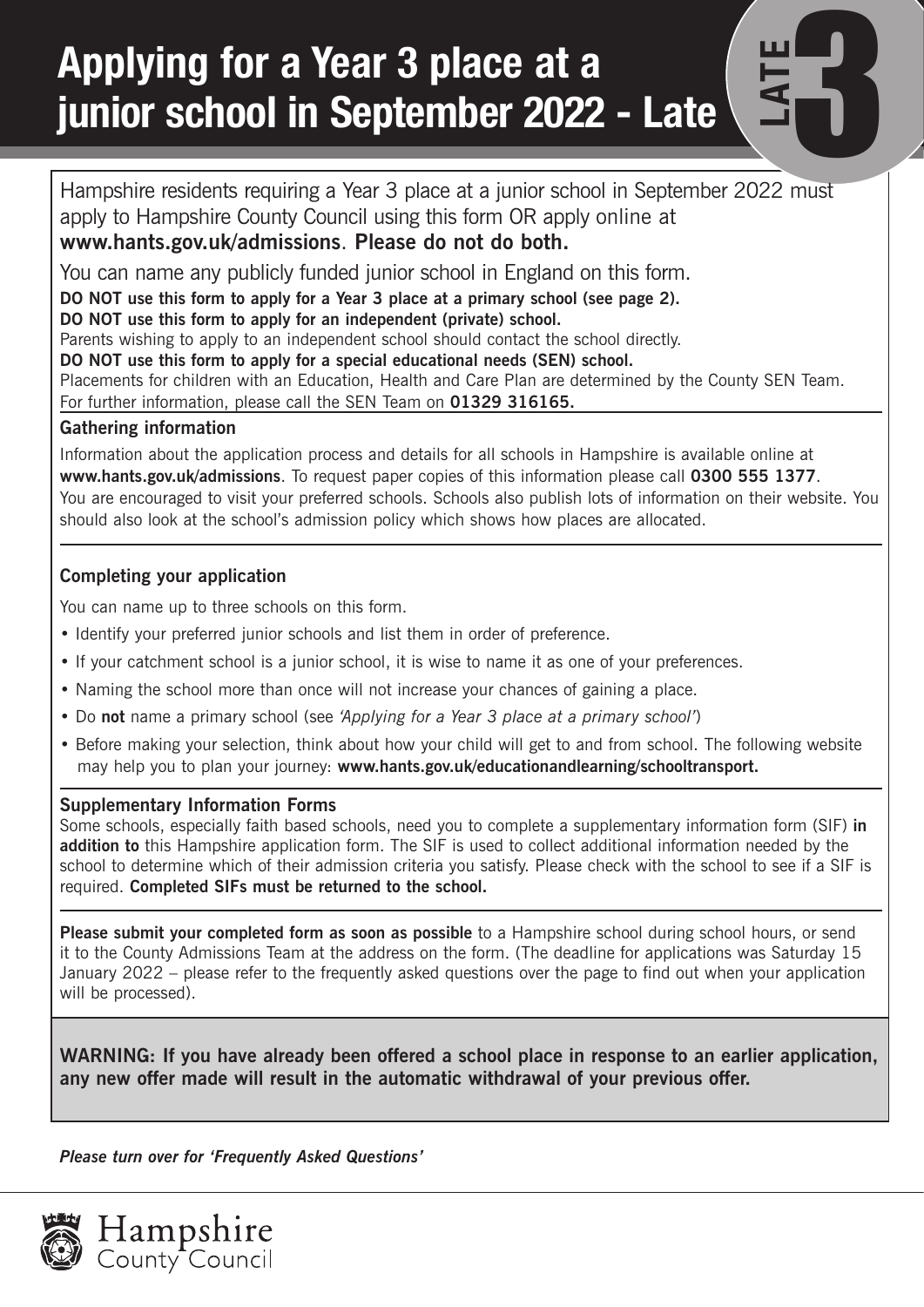#### **Applying for a Year 3 place at a primary school**

If you wish to apply to an all-through primary school for a place in Year 3, you should do the following:

- Apply for a junior school place on this form. This will secure a school place in September if your preferred all-through primary school cannot offer a place.
- Apply to your preferred primary school by completing an in-year application form, available from the school from 1 May 2022, and returning it to the primary school before 13 June 2022.

The primary school will consider your application for a September 2022 place from 13 June 2022.

#### **Frequently Asked Questions**

#### **What address should I use for my child?**

You must use your child's permanent address at the time of application. The permanent address is the child's normal place of residence. A business address, workplace address, relative's address or childminder's address will not be accepted. Where parents are separated and the child lives at more than one address, only one address can be used and it must be use the address of the parent with whom the child spends most of their time. You may be required to provide evidence of your address.

#### **Moving house?**

If you move house during the application process, you will need to provide the Admissions Team with evidence of your new address. Exchange of contracts or a signed tenancy agreement, usually of 12 months or more (the tenancy must extend beyond the date of your child's admission), will be accepted as proof. You may subsequently be asked to prove that your child is resident at the new address. Any place offered may be withdrawn if this evidence cannot be provided.

**If you are applying from overseas**, you may use a Hampshire address if you have one, subject to the same address evidence requirements as above. If you do not have a Hampshire address, you must use your current address.

**For UK service personnel and crown servants returning from overseas** with official proof of posting to Hampshire and a relocation date, a Unit postal address, quartering area address or future home address will be accepted as the address for the application subject to evidence being provided.

#### **What will happen to my application?**

Applications submitted after 15 January 2022 are considered after all on-time applications have been fully processed. Each school named on this form will be considered using the school's admissions policy. Where more than one of your preferred schools can offer a place, the highest preference school where your application was successful will be allocated. If none of your preferred schools can offer a place, your child will be allocated a place in either the catchment junior school, if places remain, or the nearest available junior school.

#### **When will I be told the outcome of my application?**

If you submit your application before 19 April 2022, your application will be considered on 27 April 2022. Applications received on or after 19 April 2022 will be considered from 28 April 2022. The County Admissions Team will send you a decision letter by second class post. Please allow 2-3 working days for your letter to arrive.

*If you have any questions about your application, please contact the Admissions Team on 0300 555 1377. Please note that we can only discuss the application with the person named on this form.*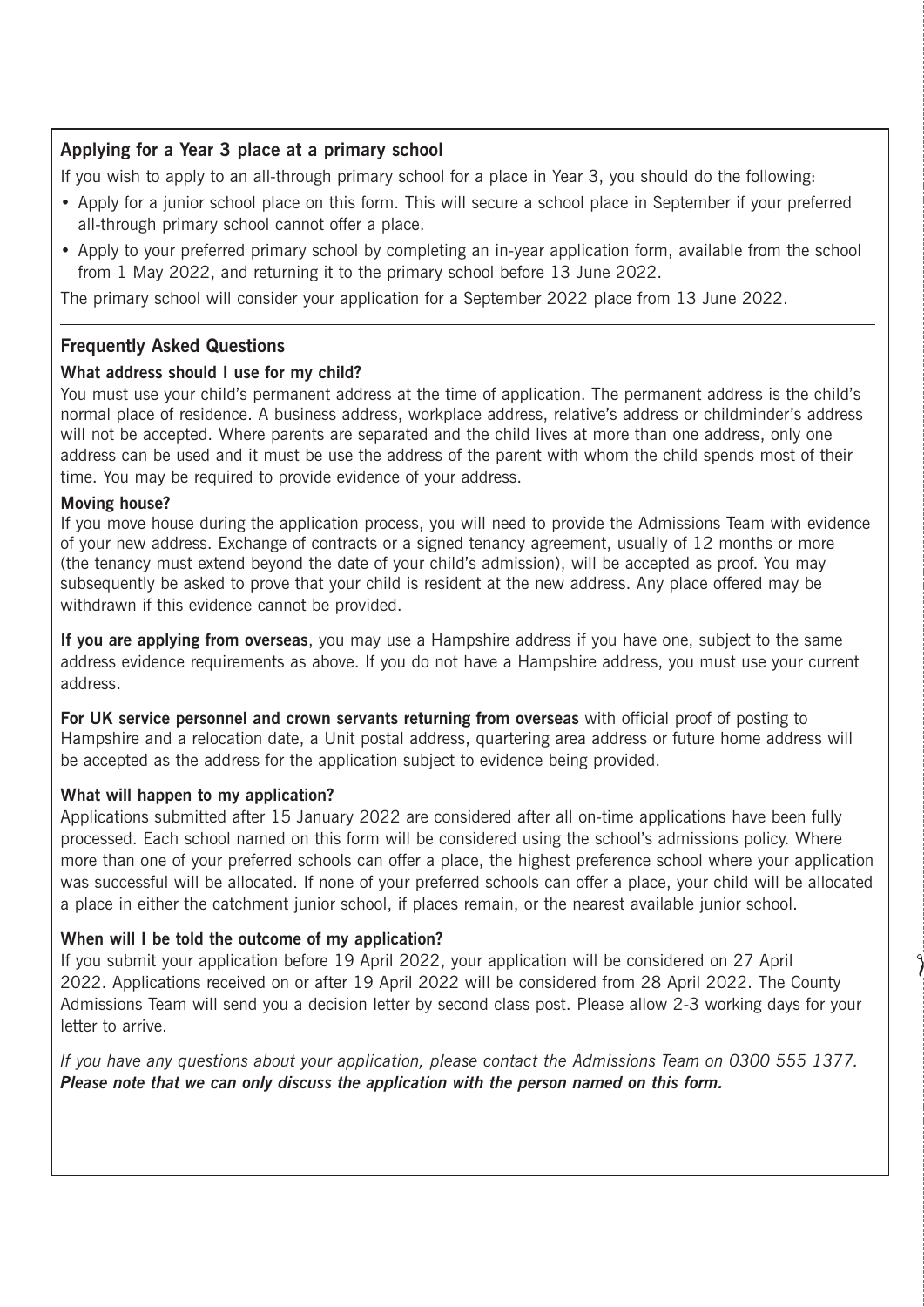For office use only:

**Received by school name/HCC** 

*Please date stamp*

# LATE

### **LATE Application form for admission to Year 3 in September 2022**



**This form is for Hampshire County Council residents only.** If you pay your Council Tax to Southampton City Council or Portsmouth City Council, you must apply using their application form.

- Please read the attached guidance notes and privacy notice before completing this form.
- This form must be completed in BLOCK CAPITALS using blue or black ink.

| <b>SECTION 1</b>                                                                                                                                                       |                              |  |  |  |
|------------------------------------------------------------------------------------------------------------------------------------------------------------------------|------------------------------|--|--|--|
| Child's surname:                                                                                                                                                       | Forenames:                   |  |  |  |
| Date of birth:<br>MONTH YEAR<br><b>DAY</b>                                                                                                                             | Gender:<br>Male<br>Female    |  |  |  |
|                                                                                                                                                                        | (please tick as appropriate) |  |  |  |
| Child's permanent address on application date:                                                                                                                         |                              |  |  |  |
|                                                                                                                                                                        | Postcode:                    |  |  |  |
| Child's current school:                                                                                                                                                |                              |  |  |  |
| Name of parent/carer completing this form:<br>Title (Mr/Mrs/Ms/Miss)<br>Initials<br>Surname                                                                            |                              |  |  |  |
|                                                                                                                                                                        |                              |  |  |  |
| Address (if different from child's address:                                                                                                                            |                              |  |  |  |
|                                                                                                                                                                        | Postcode:                    |  |  |  |
| Home telephone number:                                                                                                                                                 | Mobile/other (daytime):      |  |  |  |
| Email address:                                                                                                                                                         |                              |  |  |  |
| Relationship to child (please tick relevant box)                                                                                                                       |                              |  |  |  |
| Legal guardian<br>Step parent<br>Social worker<br>Other (please state)<br>Parent                                                                                       |                              |  |  |  |
| Do you have parental responsibility for this child?                                                                                                                    | <b>YES</b><br><b>NO</b>      |  |  |  |
| Is this child's parent a member of the UK Armed Forces<br>or a Crown Servant?                                                                                          | <b>YES</b><br><b>NO</b>      |  |  |  |
| Is this child a twin or triplet etc (one of a multiple birth)?<br>Note: you must complete a separate application for each child                                        | <b>YES</b><br><b>NO</b>      |  |  |  |
| Is this child in care (also known as 'looked after')?                                                                                                                  | <b>YES</b><br><b>NO</b>      |  |  |  |
| If yes, under which local authority?                                                                                                                                   |                              |  |  |  |
| Has this child previously been in care and then immediately after, been adopted<br>or made subject to achild arrangements or special guardianship order?<br>NO<br>YES. |                              |  |  |  |
| If yes, you must attach to this application a full copy of the adoption order, child arrangements order or<br>special guardianship order.                              |                              |  |  |  |
| Has this child previously been in care outside of England<br>which ceased as a result of being adopted?                                                                | NO<br><b>YES</b>             |  |  |  |